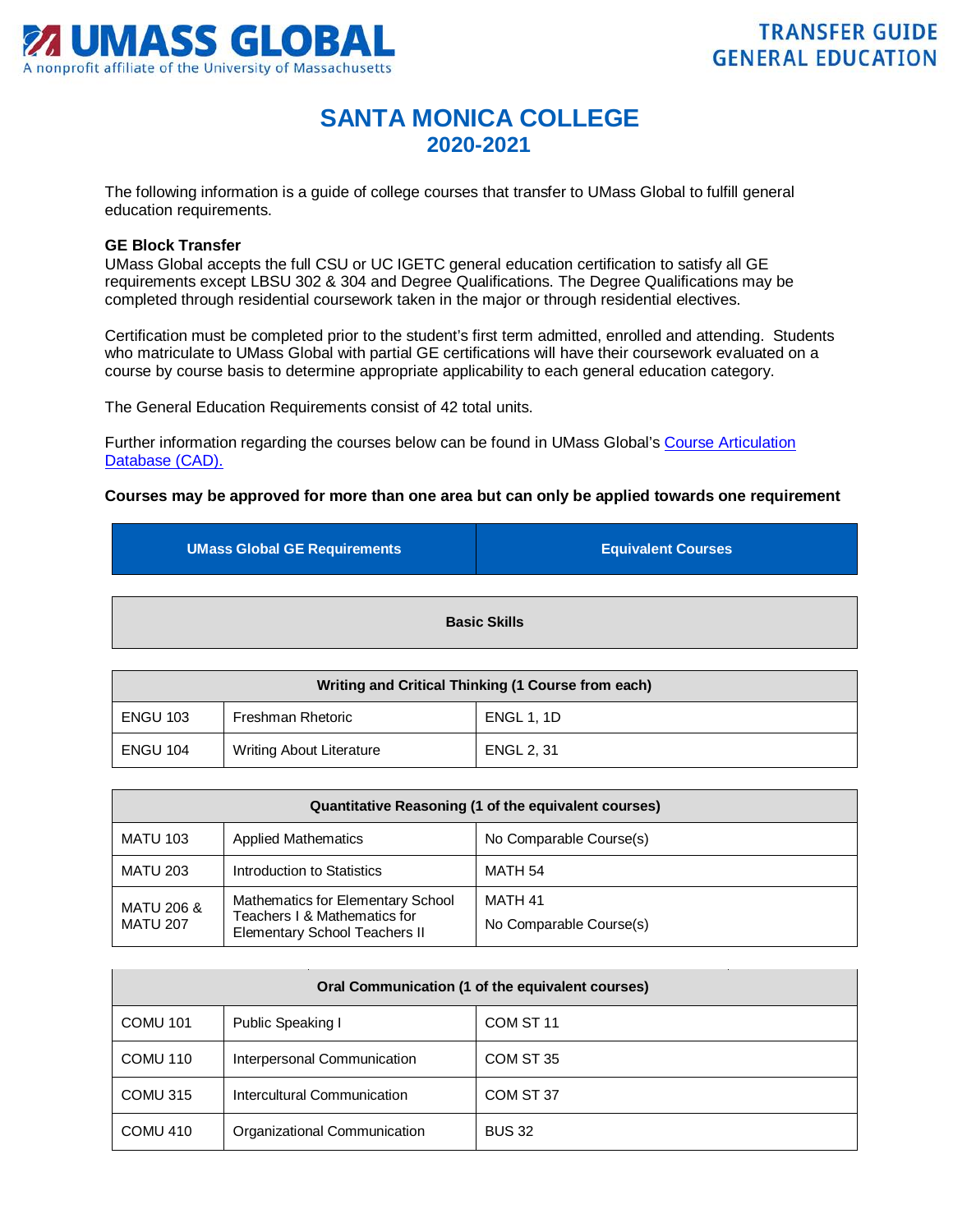## **Breadth Requirements**

| Humanities (3 courses from 3 different areas totaling 9 credits)                                       |                                                                                                                                                                                                                                                                                                                                   |
|--------------------------------------------------------------------------------------------------------|-----------------------------------------------------------------------------------------------------------------------------------------------------------------------------------------------------------------------------------------------------------------------------------------------------------------------------------|
| <b>Communications</b><br>Subject Codes: COMU                                                           | BUS 29, 32*<br>COM ST 9, 11*, 12, 16, 20, 21, 30, 35*, 36, 37*<br><b>GLOBAL STUDIES 3</b><br>MEDIA 1, 3, 10<br>PSYCH <sub>5</sub><br>*Cannot Double Count with B4 Requirement                                                                                                                                                     |
| <b>English</b><br>Subject Codes: ENGU                                                                  | ENGL 3, 4, 5, 6, 7, 8, 9, 10, 14, 15, 17, 18, 30A, 30B, 32,<br>34, 38, 39, 40, 41, 45, 49, 50, 51, 52, 53, 54, 55, 56, 57,<br>58, 59, 60, 61, 70, 300<br><b>FILM 11</b><br>LING <sub>1</sub>                                                                                                                                      |
| <b>Fine Arts</b><br>Subject Codes: ARTU, MUSU, THDU, FAUU, FTVU<br>Must be 2 semester units or greater | AHIS 1, 2, 3, 5, 6, 11, 15, 17, 18, 21, 22, 52, 71, 72<br>ANIM <sub>5</sub><br>ART 10A, 10B, 20A, 20B<br>COM ST 14<br>DANCE 2, 5, 6, 7<br><b>FASHN 8</b><br>FILM 1, 2, 5, 6, 7, 8, 9, 10<br>MUSIC 1, 7, 29, 30, 31, 32, 33, 34, 36, 37, 39<br><b>PHOTO 1, 52</b><br><b>TH ART 2, 5</b>                                            |
| <b>Foreign Language</b><br>Subject Codes: FLUU, SPNU, GERU, FRNU                                       | MEDIA 26<br><b>ARABIC 1</b><br>ASL 1, 2<br>CHNESE 1, 2, 3, 4, 8<br>FRENCH 1, 2, 3, 4, 8<br>GERMAN 1, 2, 3, 4, 8<br>HEBREW 1, 2, 3, 4, 8<br>ITAL 1, 2, 3, 4, 8<br>JAPAN 1, 2, 3, 4, 8<br>KOREAN 1, 2, 3, 4, 8, 25<br>PERSIN 1, 2<br>PORTGS <sub>1</sub><br>RUSS 1, 2, 8<br>SPAN 1, 2, 3, 4, 8, 9, 11, 12, 20, 25<br><b>TURKSH1</b> |
| <b>Humanities</b>                                                                                      | CHNESE 9                                                                                                                                                                                                                                                                                                                          |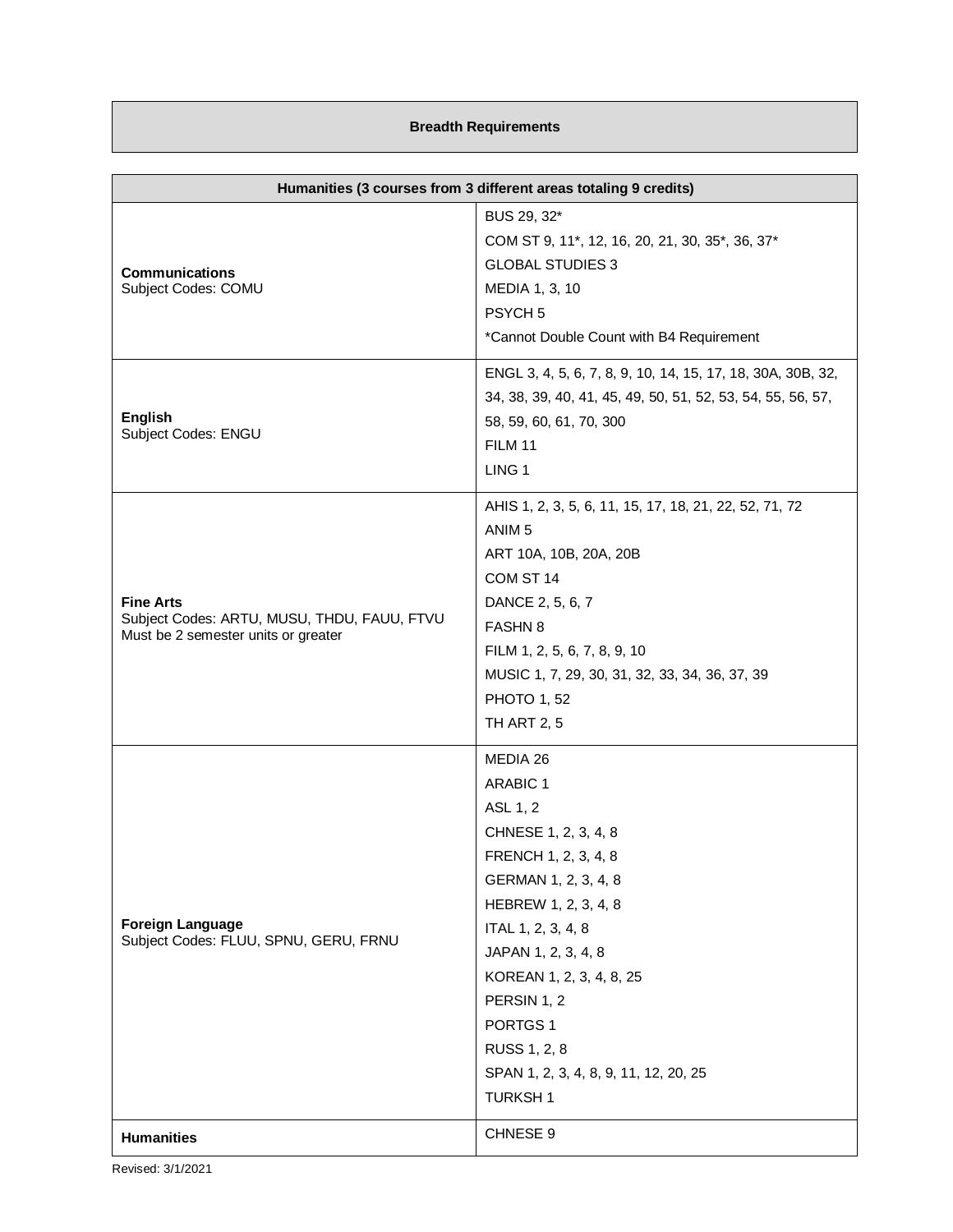| Humanities (3 courses from 3 different areas totaling 9 credits)   |                                                                |  |
|--------------------------------------------------------------------|----------------------------------------------------------------|--|
| Subject Codes: HUMU                                                | ENGL 26                                                        |  |
|                                                                    | <b>HIST 55*</b>                                                |  |
|                                                                    | HUM 9A, 26, 28S                                                |  |
|                                                                    | JAPAN <sub>9</sub>                                             |  |
|                                                                    | *Cannot double-count in the Social Science Requirement         |  |
| <b>Liberal Studies</b><br>Subject Codes: LBSU<br>Excludes LBSU 300 | No Comparable Course(s)                                        |  |
|                                                                    | ENVRN 20                                                       |  |
| <b>Philosophy</b><br><b>Subject Codes: PHLU</b>                    | PHILOS 1, 2, 3, 4, 5, 6, 7, 9, 10, 11, 20, 22, 23, 24, 41, 48, |  |
|                                                                    | 51, 52                                                         |  |
| <b>Religious Studies</b>                                           | <b>HIST 53</b>                                                 |  |
| <b>Subject Codes: RELU</b>                                         | <b>REL ST 51, 52</b>                                           |  |

| Natural Sciences (2 courses, totaling 6 credits)                                                                                |                                                                                                                                                                                         |
|---------------------------------------------------------------------------------------------------------------------------------|-----------------------------------------------------------------------------------------------------------------------------------------------------------------------------------------|
|                                                                                                                                 | ANATMY 1, 2<br><b>ANTHRO 1, 5, 10</b><br>ASTRON 1, 2, 3, 4, 5, 7, 8, 9, 10<br>BIOL 2, 3, 9, 10, 15, 15N, 21, 22, 23<br><b>BOTANY1</b><br>CHEM 9, 10, 11, 12, 19, 21, 22, 24, 31         |
| <b>Natural Science</b><br>Lab credit is not required.<br>Subject Codes: BIOU, CHMU, ESCU, FSNU, LPSU,<br>LSCU, NSCU, PSCU, PHYU | <b>ENVRN 7</b><br>GEOG 1, 3, 5<br>GEOL 1, 3, 4, 5, 10, 31<br><b>MCRBIO 1</b><br><b>NUTR 1, 8</b><br>PHYS <sub>3</sub><br>PHYSCS 6, 7, 8, 9, 12, 14, 21, 22, 23, 24<br>ZOOL <sub>5</sub> |

| Social Sciences (3 courses from 3 different areas totaling 9 credits) |                                                                                       |
|-----------------------------------------------------------------------|---------------------------------------------------------------------------------------|
| <b>Criminal Justice</b><br>Subject Code: CJCU                         | AD JUS 1, 2, 8, 67                                                                    |
| <b>Early Childhood Education</b><br>Subject Code: ECEU                | ECE 2, 4, 5, 8, 10, 11, 17, 19, 21, 22, 24, 30, 45, 46, 49,<br>51, 55, 61, 64, 75, 77 |
| <b>Economics</b><br><b>Subject Code: ECNU</b>                         | ECON 1, 2, 4, 6, 8, 15<br>ENVRN 4<br><b>HIST 15</b>                                   |
| <b>History</b><br>Subject Code: HISU                                  | <b>ENVRN 14, 32</b>                                                                   |